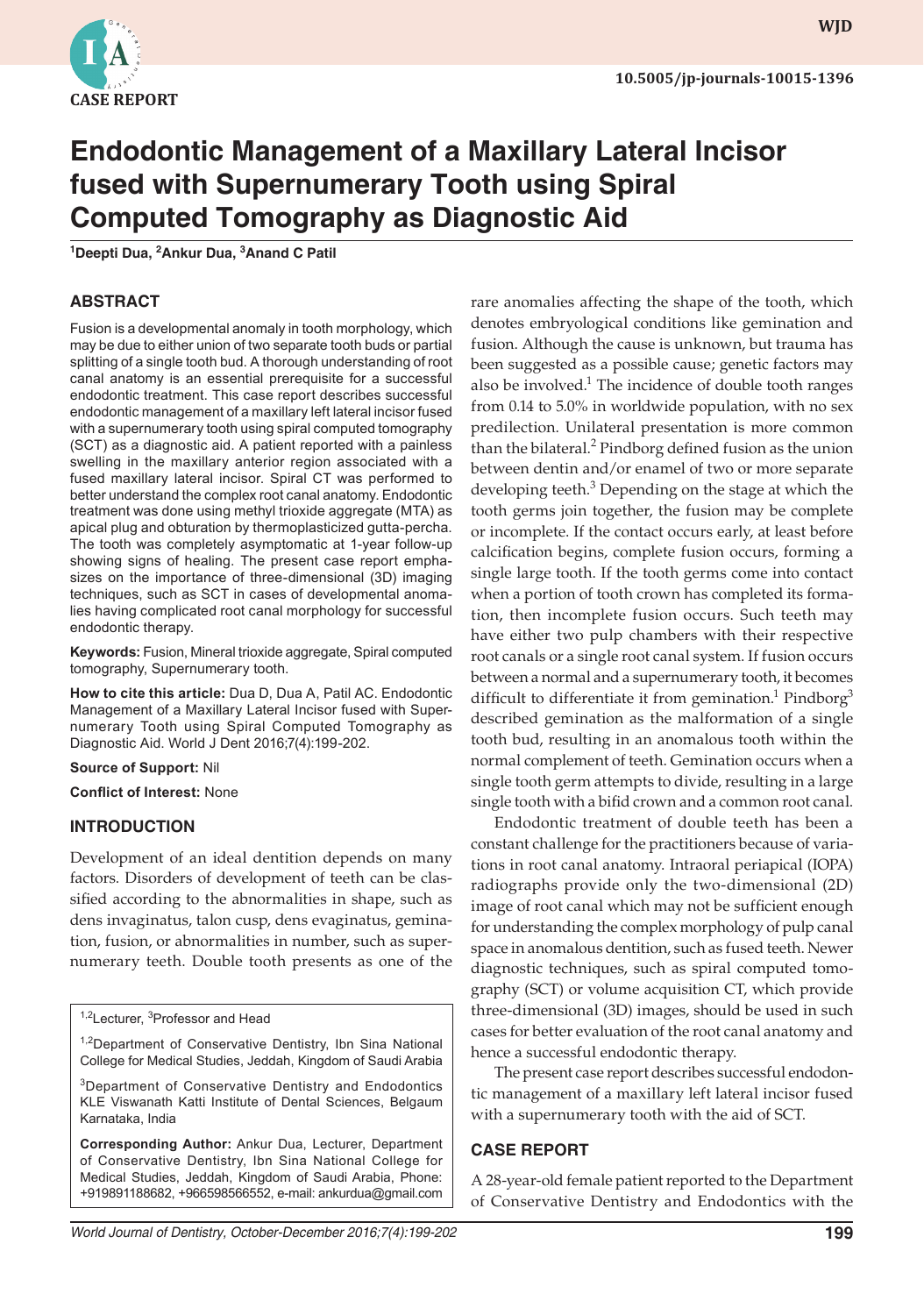complaint of painless swelling in left maxillary anterior region since 1 year. The medical and family histories were noncontributory. All vital signs were within normal limits. Clinical examination revealed a diffuse palatal swelling extending from the distal aspect of left central incisor to the distal of first premolar; the swelling was fluctuant on palpation. Hard tissue examination revealed a temporary restoration on palatal surface of maxillary left central incisor and abnormal crown morphology of maxillary left lateral incisor (Fig. 1A). There was an increased mesiodistal diameter with a supernumerary tooth attached palatal and mesial to the maxillary left lateral incisor (Fig. 1B). The labial and palatal surfaces of both lateral incisor and the supernumerary tooth were found to be caries free. No discomfort was present on vertical and horizontal percussion or palpation of tooth. The tooth exhibited no mobility. Thermal and electric pulp testing showed negative response in relation to the left central incisor, left lateral incisor, and the supernumerary tooth.

The preoperative periapical radiograph revealed a well-defined periapical radiolucency approximately 4 cm in diameter involving the lateral incisor and the supernumerary tooth which were fused along the entire root length (Fig. 1C). The pulp canal space exhibited a complex structure but the exact anatomy could not be understood from a 2D radiograph. All IOPA radiographs were depicting a radiopaque foreign body which was the permanent jewelry worn by the patient in the nose. Hence, care was taken to avoid its interference over the area of concern.

However, for better understanding of the root canal anatomy, a 3D dental imaging was planned for the tooth. Informed consent was obtained from the patient and a multislice SCT of maxilla was performed using Dentascan software (GE HealthCare, Milwaukee, WI, USA). The involved tooth was focused and the morphology was obtained in axial, transverse, and sagittal sections of 0.5mm thickness along with 3D reconstructed images. Images revealed that the lateral incisor and the supernumerary tooth had two separate pulp chambers, but the pulp canal space shifted majorly into the supernumerary tooth as it progressed from coronal to apical section of the roots to join into a common large apical foramen in the supernumerary tooth corresponding to Weine's type II configuration (Figs 2A to D).

The treatment plan included root canal therapy with respect to the central incisor, lateral incisor, and the supernumerary tooth. Surgical management of the cyst was planned which included enucleation.

Local anesthesia was administered and rubber dam was applied. Endodontic access cavity was made on the



**Figs 1A to C:** Preoperative photographs: (A) Labial view; (B) palatal view; and (C) intraoral periapical radiograph showing irregular morphology and a large periapical radiolucency in relation to tooth nos. 21, 22



**Figs 2A to D:** Spiral CT images of maxilla: (A) Axial view of the coronal third section of the crown of the fused left lateral incisor and the supernumerary tooth; (B) axial view of the cervical third section of the roots of the fused left lateral incisor and the supernumerary tooth, (C) axial view of the middle third section of the roots of the fused left lateral incisor and the supernumerary tooth; and (D) axial view of the apical third section of the roots of the fused left lateral incisor and the supernumerary tooth

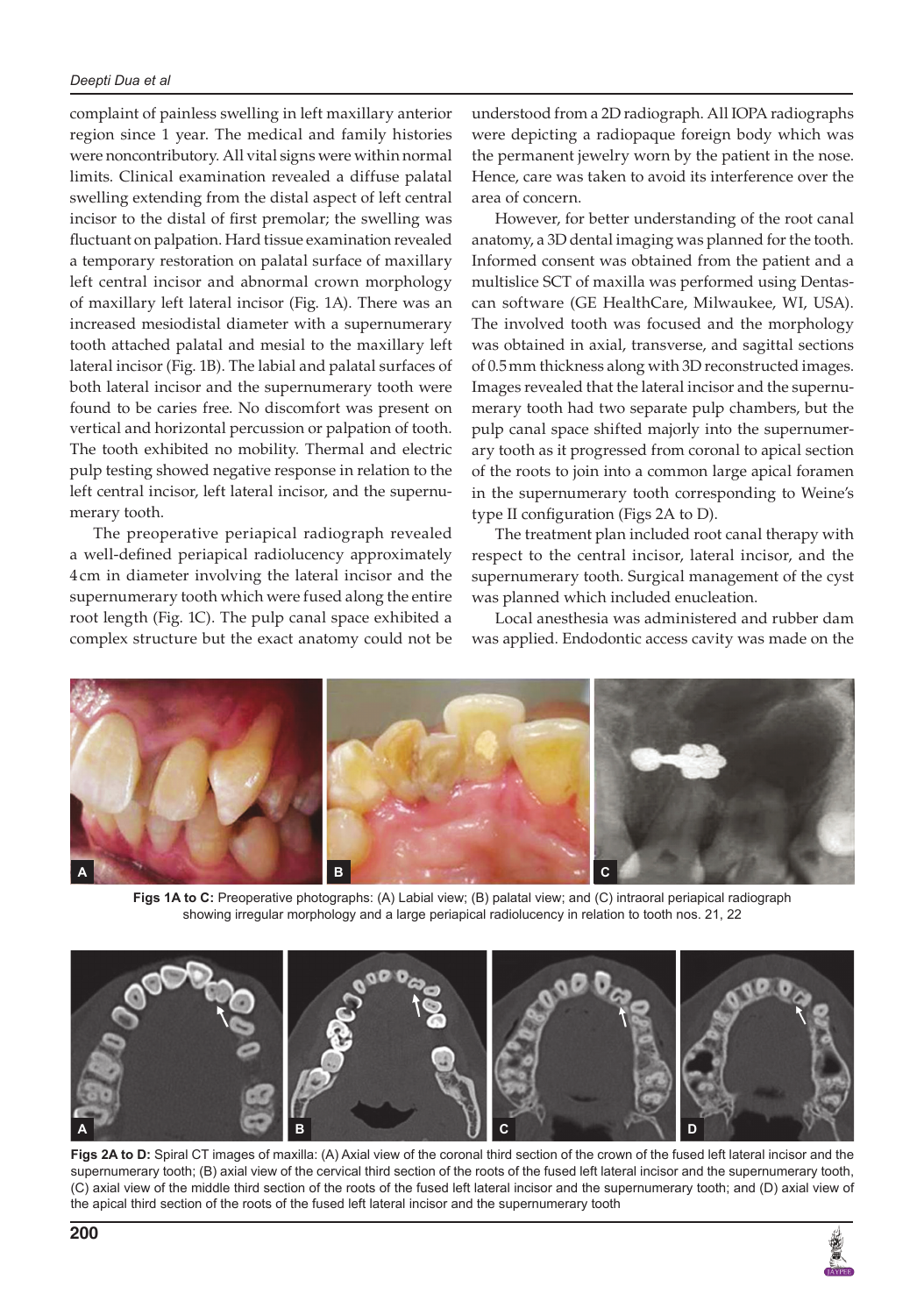palatal surfaces of the central incisor, lateral incisor, and supernumerary tooth using Endo Access bur no. A0164 (Dentsply Maillefer, Ballaigues, Switzerland). Following pulp extirpation using barbed broaches (Dentsply Maillefer, Ballaigues, Switzerland) and K-files (Kendo, VDW, Germany), coronal flaring was done with ProTaper SX (Dentsply Maillefer, Ballaigues, Switzerland). Working length was determined with apex locator (Root ZX, J Morita) and confirmed with radiographs. Cleaning and shaping was done using ProTaper rotary files (Dentsply Maillefer, Ballaigues, Switzerland) till F5, ISO size 50 along with circumferential filing. For root canal irrigation, 3mL of 3% sodium hypochlorite (Vishal Dentocare, Ahmedabad, India) was used in between instruments. Canal was thoroughly dried with paper points and filled with calcium hydroxide medicament, Metapex (Meta Biomed Co., Korea) for 15 days.

Following 15 days, medicament was removed; canal was checked for any exudates in the central incisor and the lateral incisor. Canal was dried and gutta-percha obturation was completed in the central incisor whereas an apical plug of 4 mm was placed in the root canal of fused lateral incisor using mineral trioxide aggregate (ProRoot MTA, Dentsply Maillefer, Ballaigues, Switzerland) and confirmed with an IOPA radiograph (Fig. 3A). Coronal access was sealed with a sterile cotton pellet and a temporary cement (Cavit, 3M ESPE Dental AG, Seefeld/Oberbay, Germany). After 24 hours, setting of MTA was confirmed and obturation was completed with thermoplasticized injection fill gutta-percha (Elements Obturation Unit, SybronEndo, Orange, CA, USA) and AH Plus sealer (Dentsply DeTrey, Weybridge, UK). The access cavity was sealed with composite resin (Filtek Z350, 3M ESPE, St. Paul, MN, USA) in both central and lateral incisors.

The patient was not keen for the esthetic management of the anomaly, so only endodontic therapy was performed. The tooth was completely asymptomatic at 1 year recall visit showing signs of healing (Fig. 3B).

# **A B**

**Figs 3A and B:** (A) Intraoral periapical radiograph showing MTA apical plug in tooth no. 22; and (B) follow-up IOPA radiograph at 1 year recall

# **DISCUSSION**

Management of a malformed tooth, such as fusion is often a challenge to the dentist. Fusion is often confused with the process of gemination, especially when a supernumerary tooth fuses with a permanent tooth. These two can be differentiated by the following parameters<sup>4</sup>:

- *Morphology:* Gemination results in mirror images of the coronal halves, whereas fusion takes place at an angle.
- Anatomy: Fused teeth would mostly have separate pulp chamber and root canals while geminated teeth usually have one large pulp canal.
- Location: Fusion is common in mandible but fusion between a supernumerary and a normal tooth is more common in maxilla. Gemination is, however, more commonly seen in maxilla.
- *Number of teeth*: According to Mader,<sup>5</sup> the "two tooth rule" may be helpful in differentiating fusion from gemination. If fused teeth are counted as one and the number of teeth in the dental arch is less, then it may be considered as fusion. However, when the anomalous tooth is counted as one and the number of teeth in dental arch is normal, then it can be either gemination or fusion between normal and a supernumerary tooth. In the present case, according to the "two tooth rule"

and the SCT findings, diagnosis of fusion between maxillary lateral incisor and a supernumerary tooth was made. Fused teeth are generally asymptomatic and sometimes patient might retain the anomalous structure also without any problem. However, such double teeth may not only compromise the function and esthetics but can also be associated with various problems, such as carious lesions along the line of fusion or periodontal-endodontic involvement. Endodontic treatment in such teeth presents a great challenge to the dentist due to unpredictable root canal anatomy.

Radiographs are an indispensable diagnostic aid in endodontics. However, in such cases, conventional radiographs have limitations primarily because of the inherent projection of a 3D anatomy into a 2D image, which leads to superimposition, geometric distortion of the image, and hence misinterpretation and/or misdiagnosis.<sup>6,7</sup> Tachibana and Matsumoto<sup>8</sup> found that CT allowed multidirectional observation of the morphology of roots, root canals, and the tooth. The newer 3D diagnostic technology of SCT allows to obtain a large volume of data in seconds and offers more rapid examination time with the effective dose in the range of 1 to 30mSv, which is much less than conventional  $CT<sup>9</sup>$  In the present case, guidelines proposed by Diederichs et al<sup>10</sup> were used that decreased the radiation dosage to  $0.56 \pm 0.06$  mGy, which is equivalent to a single panoramic radiograph.